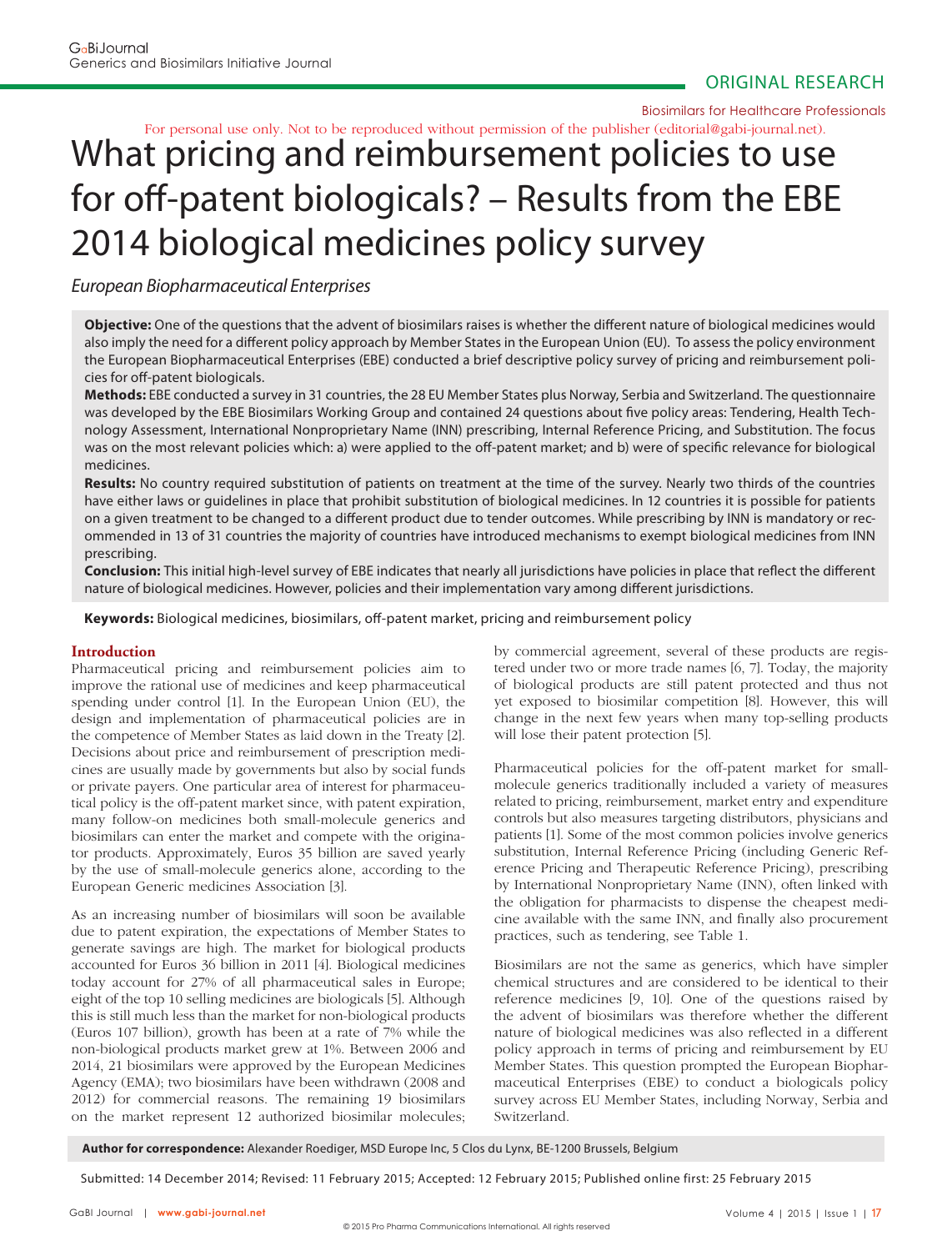## Biosimilars for Healthcare Professionals

## **Table 1: Definitions**

*The Consensus Information Document 'What you need to*  know about biosimilars' provides definitions that can be con*sidered standard as they are supported by most of the stakeholders. However, these definitions were not available when* the survey was conducted so that the definitions used for the *survey were based on the EBE position on Substitution, published in 2011. For obvious reasons, they may differ in some cases. We do not believe that this impacts the results; but for transparency we add both definitions where available.* 

**Generics substitution:** Pharmacists may be induced or mandated to dispense the cheapest bioequivalent medicine, which is often called 'generics substitution' [1].

**Internal Reference Pricing:** Internal Reference Pricing typically means determining the maximum price for medicinal products and the maximum reimbursement rate for each medicine by grouping them and calculating the price, e.g. average, lowest [1], see also 'Reference Group'.

**Reference Group:** A group of medicines of the same active ingredient (ATC 5), in a given therapeutic class (ATC 4) or clustered based on a broader definition but still considered interchangeable. These clusters of medicines form the basis for establishing a reference price system [35]. Depending on the ATC level the pricing mechanism is called Generic Reference Pricing (ATC 5, active substance level) or Therapeutic Reference Pricing (ATC 4 and above) [23].

**Substitution:** The practice by which a product other than the one specified on the prescription is dispensed to the patient, without the prior informed consent of the treating physician. A variation of substitution is practiced in some countries, where, if the physician prescribes by International Nonproprietary Name, the pharmacist may decide to dispense any product with the same active ingredient [36]. Practice of dispensing one medicine instead of another equivalent and interchangeable medicine at the pharmacy level without consulting the prescriber.

**Switching:** The decision of a physician to change the patient from one medicine to another medicine with the same therapeutic intent, in order to optimize therapy and reduce adverse effects [36]. Decision by the treating physician to exchange one medicine for another medicine with the same therapeutic intent in patients who are undergoing treatment.

**Tender:** The procurement means by which products or services (in the present case pharmaceuticals) are acquired based on a competitive bidding process, where the contract is granted to the supplier who offered the best bid following strict criteria specified in advance [30].

ATC: Anatomical Therapeutic Chemical.

According to EMA, approved biosimilars and their respective reference medicinal products are expected to have the same safety and efficacy profile and are generally used to treat the same conditions. Nevertheless, due to the specific nature of biological medicines, questions have arisen about their suitability for substitution, see Table 1. These questions have been subsequently mentioned or discussed in various documents. The Questions and Answers of EMA and the *Guideline on Similar Biological Medicinal Products* state that the agency's evaluations do not include recommendations on whether a biosimilar should be used interchangeably with its reference medicine [11]. The document further states that for questions related to switching from one biological medicine to another, patients should speak to their doctor and pharmacist. The EMA Procedural Advice specifies that the decisions on interchangeability and/or substitution rely on national competent authorities and are outside the remit of EMA's Committee for Medicinal Products for Human Use (CHMP). [12]. EU Member States have access to the scientific evaluation performed by the CHMP and all submitted data in order to substantiate their decisions. Whether biosimilars can or should be used interchangeably is therefore left to the responsibility of each Member State. This approach is echoed by the Biosimilars Working Group of the Platform on Access to Medicines in Europe which excluded a discussion on the substitution of biosimilars from their terms of reference [13].

As a consequence from the medical implications of biological medicines, literature suggested that biosimilar competition would most probably differ from small-molecule generics competition [14]. But various reasons for this include also development and production costs for biological medicines, more complex regulatory and scientific reviews in the marketing authorization process, additional pharmacovigilance requirements, and increased efforts in education of prescribers. The latter, education and understanding by stakeholders, was also one of the key elements mentioned in a recent GfK report about the factors needed to create a sustainable European biosimilar medicines market [15].

## **Methods**

EBE conducted a survey in 31 countries, the 28 EU Member States plus Norway, Serbia and Switzerland. The questionnaire contained 24 questions about the following five policy areas: Tendering, Health Technology Assessment (HTA), INN prescribing, Internal Reference Pricing, and Substitution, see Table 2. The policy areas were selected based on a list of 23 different policies discussed in the Economic Paper 461 'Cost-containment policies in public pharmaceutical spending in the EU' of the Directorate- General for Economic and Financial Affairs (DG ECFIN) [1]. For some of the policies, specific definitions were provided, see Table 1.

The survey questionnaire was developed by the EBE Biosimilars Working Group and focuses on the most relevant policies which: a) applied to the off-patent market; and b) were of specific relevance for biological medicines. As a consequence, policies establishing or allowing substitution were of main interest, e.g. Internal Reference Pricing, INN prescribing or tendering. In addition, as the intention was to gain a brief descriptive overview of a range of different policies as well as a complete and comparable coverage for Europe, the questionnaire focused on a limited number of questions, 24 in total.

Information for specific countries was based on individual comments or available literature and was used to supplement the findings. Finally, the survey included only questions about biological medicines and did not collect information about generics policies. The questionnaire was available in English only.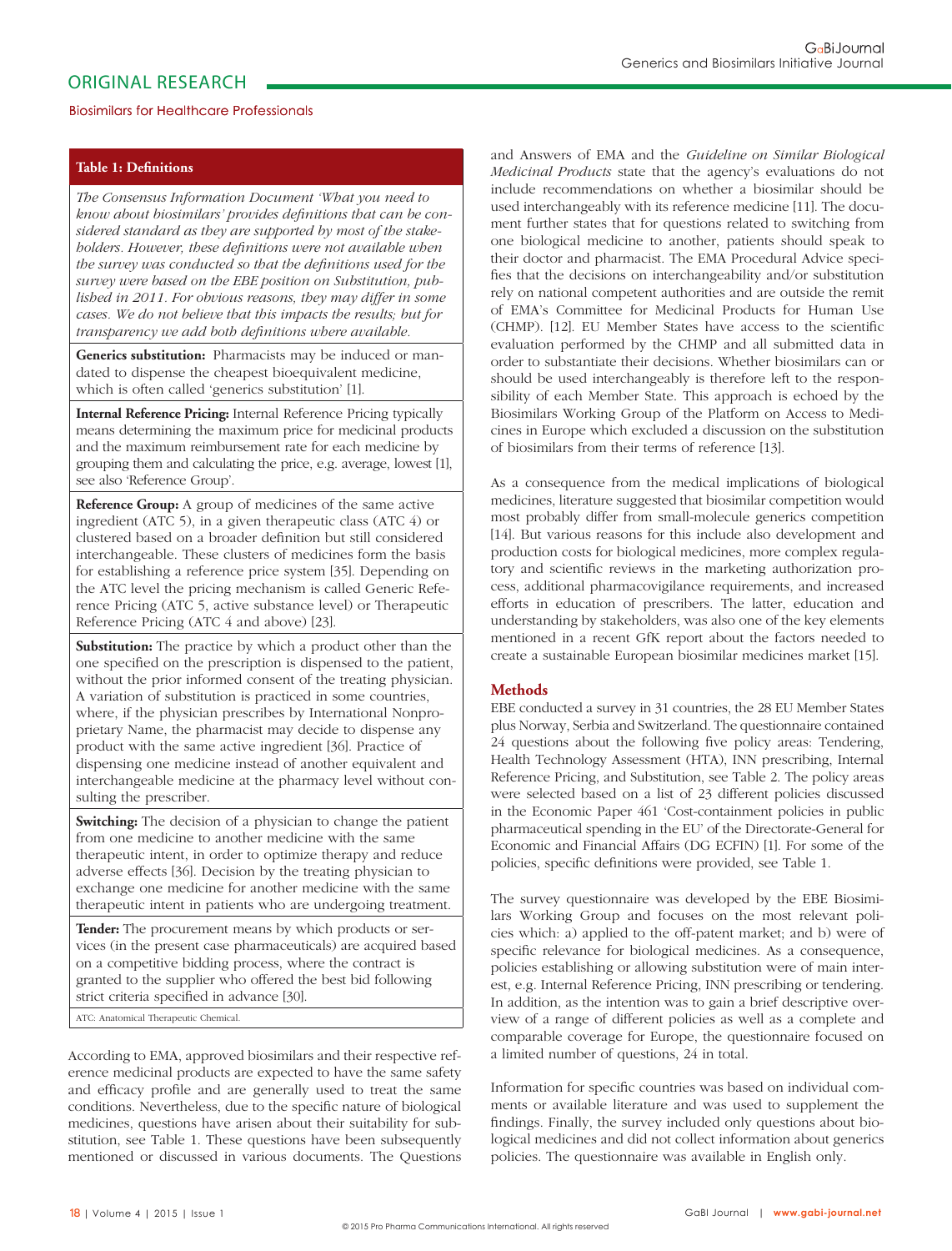#### Biosimilars for Healthcare Professionals

## **Table 2: Questions**

#### **Tendering**

Are biological medicines part of tenders? If not, is it likely that they are included in tenders in the future? If biological medicines are part of tenders, are the tenders covering: a) a whole therapeutic area (therapeutic tenders) b) only ATC 5 level; or c) both? If biological medicines are part of tenders, is the tender: a) outpatient; b) hospital; c) both? If biological medicines are part of tenders, are these tenders: a) 'single win'; or b) 'multiple win'? If biological medicines are part of tenders, does this lead to switches of: a) new patients; b) new patients and patients on treatment? **Health Technology Assessment (HTA)** Are biosimilars undergoing HTA? If not, is it likely that they will undergo HTA in the near future? If biosimilars undergo HTA, is this mandatory? Is HTA done by indication? **INN prescribing** Is INN prescribing: a) mandatory; b) recommended; c) not in place; d) brand or INN prescribing is at the discretion of the prescribing physician? If INN prescribing is: a) mandatory; or b) recommended, are biologicals included?

Does this lead to switches, i.e. substitution, of patients already on treatment in the outpatient care?

Does this lead to switches, i.e. substitution, of patients already on treatment in the inpatient care?

If INN prescribing is not in place, what is the likelihood that INN prescribing is introduced? a) high; b) medium; c) low

#### **Internal Reference Pricing (IRP)**

Are biological medicines part of IRP mechanisms?

If yes, what type? (Therapeutic or Generic Reference Pricing?) If yes, does this lead to switches, i.e. substitution, of patients on

treatment in the outpatient care?

If yes, does this lead to switches, i.e. substitution, of patients on treatment in the inpatient care?

#### **Substitution**

Are biologicals undergoing substitution? (pharmacy-level substitution)

If yes, is the prescriber informed?

If no, at what level is substitution prohibited? a) guideline; b) law; c) not regulated

How likely is it that substitution is introduced? a) high; b) medium; c) low

To pilot the survey instrument, EBE members shared the questionnaire with their respective company affiliates. Following their initial feedback the questions were adapted where necessary. The questionnaire was then sent to national pharmaceutical associations (two mailings with a third mailing to associations which had not yet responded). For five associations, individual phone calls were held to ensure clearer understanding of the responses. The survey did not include any reimbursement or payments for participation.

EBE received responses from 29 national pharmaceutical associations (a 94% response rate) and from two member companies (6%); the latter submitted data from Malta and Romania. Data was collected between September 2013 and March 2014.

# **Results**

# **Substitution**

Nearly two thirds, i.e. 20 out of 31 countries have either laws or guidelines in place that prohibit substitution of biological medicines, see Figure 1. However, substitution of biological medicines at the pharmacy-level can happen in two out of 31 countries (Estonia, Poland). No change of the current policies is expected in the near future and more than half of the respondents (16 out of 28 responses received) considered the possibility of introduction of substitution as unlikely.

It has to be noted that the French Parliament passed into law the 2014 Social Security Bill (PFSS) in December 2013 that contains provisions to permit a restricted form of pharmacylevel substitution for 'naïve patients', i.e. limiting any substitution of any similar biologicals medicines to those patients who are being started on a new treatment course [16]. The law makes clear that patients who have already commenced treatment must not have their medicine substituted by a pharmacist [17]. Currently, the implementation of this measure is still being developed.

A different situation exists in Poland: the Polish reimbursement law does not distinguish between small-molecule generics and biosimilars, including for the purposes of applying its pharmacy-level substitution policy. Under current arrangements, a medicine can be substituted with another when it satisfies specific criteria, including that the products contain the same active substance (defined as same INN), are reimbursed for the same indication and are considered therapeutically equivalent (defined as non-inferior safety and efficacy)  $[18]$ . On this basis, the Polish authorities authorize a change in the treatment for patients to infliximab biosimilar from the infliximab originator, and shifting patients from one to another infliximab product does not require the direct supervision of the physician [19].

While only clarified in a letter, in applying its substitution policies to biological medicines, Poland is out of step with nearly all

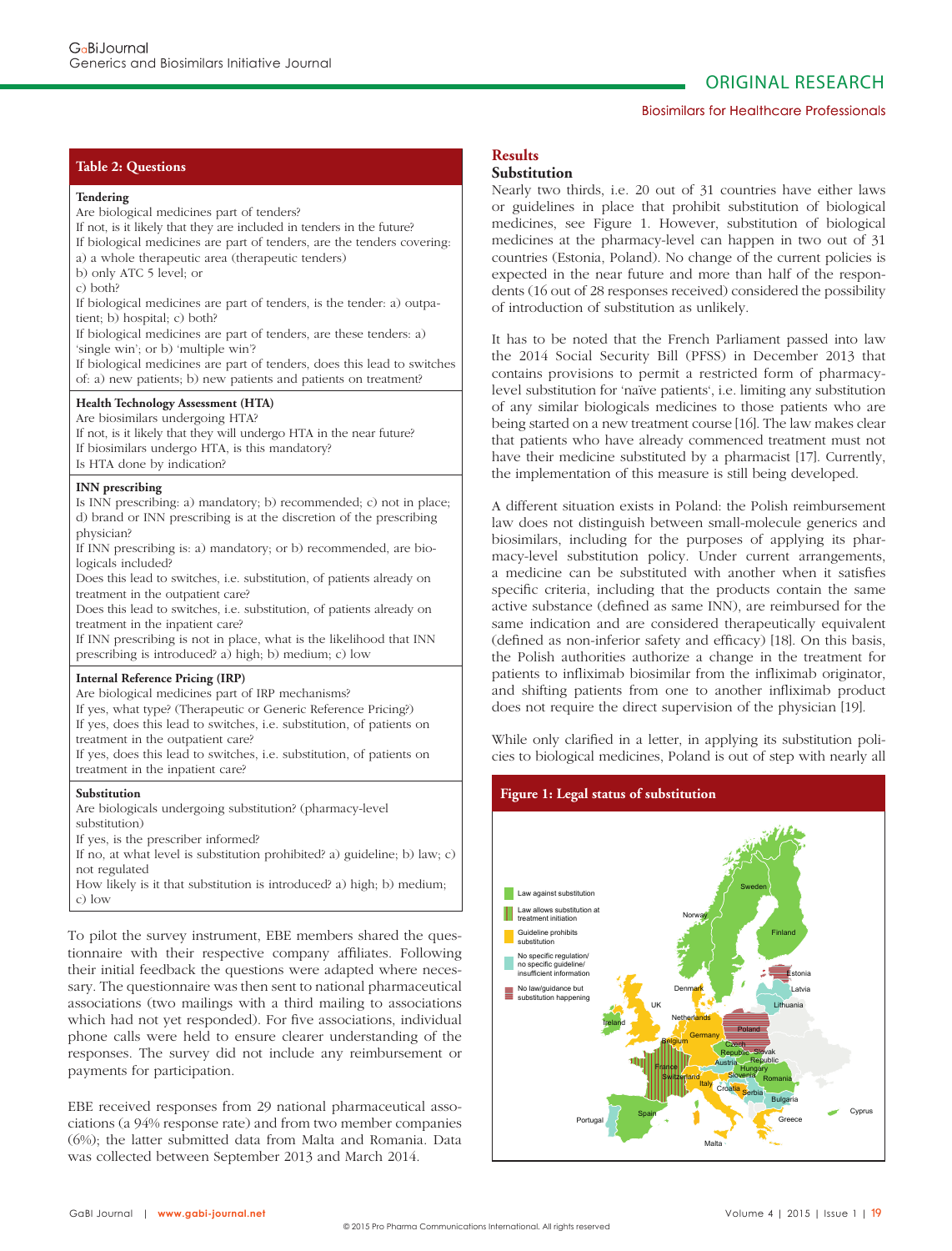#### Biosimilars for Healthcare Professionals

EU countries. France, Germany, Italy and Spain have all declared that similar biological medicines cannot be substituted at the pharmacy level [16, 20-22]. France and Italy have explicitly identified initiating or 'naïve' patients as the appropriate population for substitution, stressing the principle of continuation of therapy.

#### **Tendering**

In the majority of countries, biological medicines are subject to tenders (24), see Figure 2. In 13 of them the scope is ATC 5, i.e. substance-level only. The majority of tenders with biologicals are hospital tenders only (18). In 12 (23 responses received) countries it is possible that patients on a given treatment are changed to a different product due to tender outcomes. Many respondents reported that 'usually' physicians are involved in the decisionmaking. Respondents from Germany, for example, noted that the tendering may lead to switches but this was not systematic and would rather depend on the decision of the treating physician.

### **Health Technology Assessment (HTA)**

In 12 out of 29 countries biosimilar medicines undergo HTA. In Finland, biosimilars do not undergo HTA in hospitals but do in the outpatient care setting where a simple price-cost comparison with all other medicinal products used for treating the same disease, including the reference medicine, is undertaken. Slovakia has no requirement for HTA for biosimilars. However, if a biosimilar applies for pricing and reimbursement in an indication for which the reference product is not reimbursed then HTA is required.

## **INN prescribing**

Prescribing biological medicines by INN can lead to substitution of patients on treatment since the INN used by the biosimilar is in most cases the same as the one designated by World Health Organization (WHO) for the reference product. While INN prescribing is mandatory or recommended in 13 out of 31 countries, the large majority of countries have introduced mechanisms to exempt biological medicines from prescribing by INN.



In practice, the distinction between small-molecule generics and biologicals – off-patent originators and biosimilars – is often blurred. UK has a strong tradition of INN prescribing and physicians also apply this to biologicals so that this common practice may result in unintentional substitution of biological medicines. In Lithuania, the INN should be used for all new medications included in the 'List A' (interchangeable) with the brand name in brackets. The biosimilar infliximab and the reference product have been part of that list since January 2014. Other biologicals; however, are not on that list and in those cases the brand name can be used. Finally, in Portugal, biologicals are not exempted from mandatory INN prescribing; this means that the physician has to indicate, always by his/her own initiative, that the patient's medication should not be substituted.

#### **Internal Reference Pricing (IRP)**

In almost half of the countries (15) biologicals are included in IRP. Eight of these countries apply Therapeutic Reference Pricing, creating reference groups at the level of the therapeutic class or higher (ATC 4 or higher). Six countries have reference pricing at active substance level (ATC 5; Generic Reference Pricing) in place, see Figure 3. Other countries may have excluded biologicals explicitly from IRP or do not have this policy at all [23].

IRP typically means determining the maximum price for medicinal products and the maximum reimbursement rate for each medicine by grouping them and calculating the price (average, lowest, etc., see Table 1). In six of 15 countries switches can happen due to IRP.

### **Limitations**

The survey has several limitations. As the intention was to get a brief descriptive overview of a range of different pricing and reimbursement policies for biological medicines across Europe, the questionnaire was kept brief and limited to 24 questions. The survey included only questions about biological medicines and did not poll generics policies in the respective countries. Although such

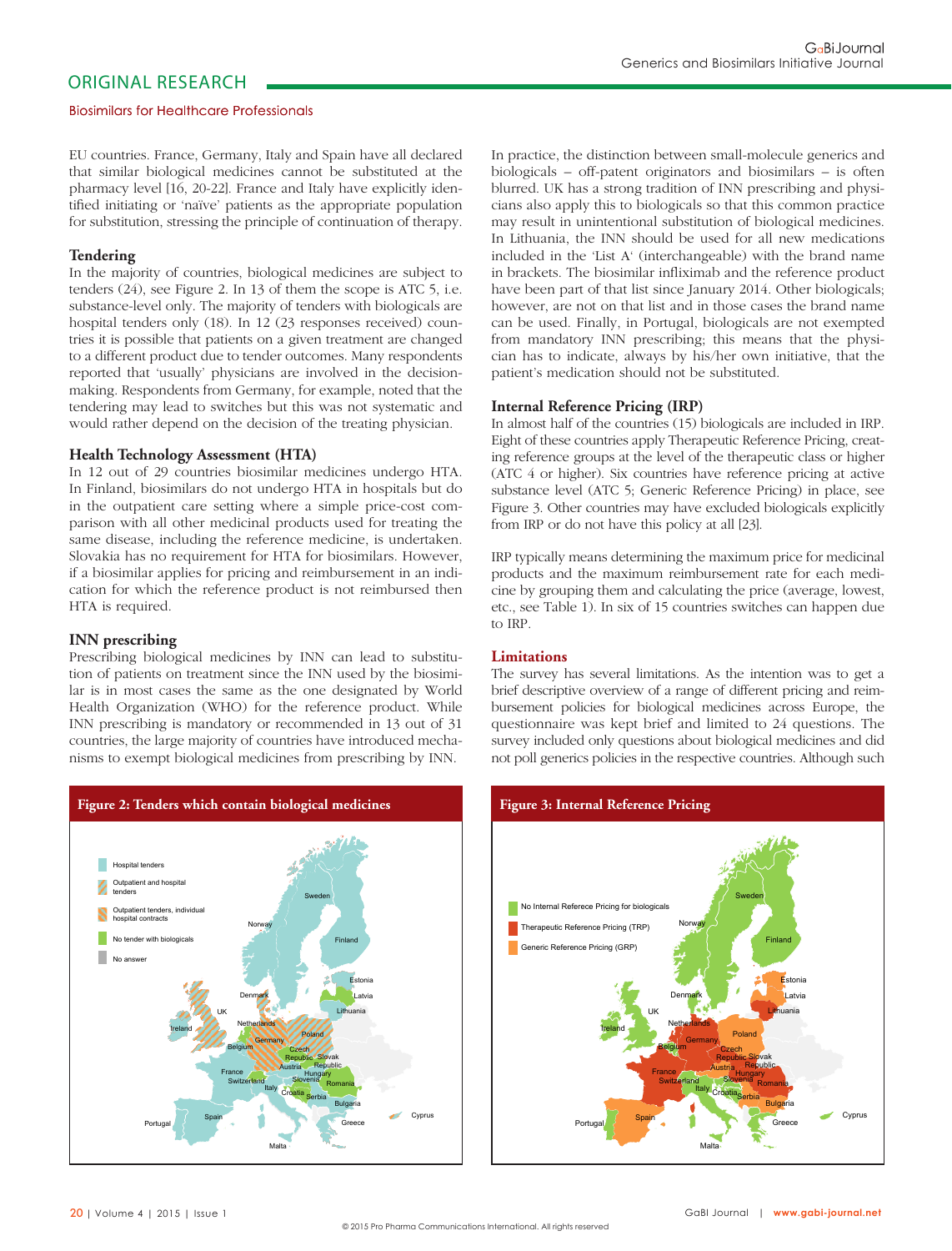#### Biosimilars for Healthcare Professionals

a comparison would have been interesting in light of the different uptake patterns, it would have made the survey unwieldy and likely would have made it very difficult to get a timely and complete response rate. However, this is clearly an area for further research and we hope that this initial review contributes to that pursuit.

We also acknowledge that the questions, see Table 2, were general by nature and were not able to probe the details and interdependencies around those policies. However, many respondents added country-specific comments.

Another limitation is that we did not differentiate between substitution of new patients and patients on treatment as this was less relevant when the survey started. However, to ensure that the main results are meaningful we have presented the responses to the questions, which could be clearly interpreted. For substitution, the results presented are for the question of what kind of regulatory measures in terms of prohibiting substitution were in place, i.e. laws, guidelines or no regulation at all.

#### **Discussion**

The results of this initial EBE policy survey show that countries differ in terms of pharmaceutical policies for biological medicines. A majority of the countries have specific policies in place acknowledging the different nature of biological medicines compared with small-molecule medicines.

At the same time, there is also a great variation between countries and the level of detail in their respective policy frameworks. Ten countries have no explicit regulation concerning substitution of biological medicines so there is a risk that other policies or recommendations could lead to unintended patient treatment changes. However, this does not necessarily mean that biosimilar substitution would not be regulated in these countries. Sometimes it is regulated at a higher level as for example in Austria where doctors must prescribe *all* medicinal products by brand name and pharmacists must dispense the prescribed medicinal product in a valid prescription. Therefore, pharmacists cannot legally substitute prescribed medicinal products at their own discretion [24, 25]. Noteworthy also is the fact that even some of the most recent literature discussing pharmaceutical policies and cost containment do not mention biosimilars at all or if so only very briefly [1, 26-28].

Traditionally, substitution has played an important role in the offpatent market for small-molecule generics. Generics substitution is used in many countries to increase market efficiency: in 2012 it was mandatory in eight, indicative, i.e. not required but encouraged, in 14 and disallowed in seven EU Member States [1]. For biosimilars, the situation looks different as explained above: biosimilars are not the same as generics, and EMA's evaluations do not include recommendations as to whether a biosimilar should be used interchangeably with its reference medicine but rather leave the decision to Member States. Aside from the specific situations in France and Poland discussed above, according to the EBE survey no Member State requires substitution.

Whether this will change remains to be seen. The recently launched study that is supported by the Norwegian Government to assess a one-time switch from the originator biological to its biosimilar product will not assess interchangeability [29]. However, the conduct of such a study suggests, the authors believe,

that scientific evidence should be a requirement for allowing a change in a treatment with a biological medicine. The fact that interchangeability is mentioned in the EMA documents but not part of the biosimilar regulatory assessment by EMA, coupled with the different regulations in Member States, indicates that the decision about the advisability of substitution is not straightforward.

Questions concerning substitution have implications for many other pharmaceutical policies including tenders, INN prescribing and IRP. In the small-molecule generics market such policies aim at substituting patients using the sole criterion of price to ensure that the cheapest available medicine with the same INN is used, e.g. Poland. To prevent substitution of biological medicines for non-medical reasons several organizations have taken positions on tendering of biological medicines where they suggest that tenders have to be carefully designed to ensure that patients on biological treatments are not automatically substituted [30, 31].

To create savings and ensure an efficient off-patent market for biological medicines competition is a critical factor. The Consensus Information Document [13] which was developed by a multi-stakeholder project group, in close cooperation with the Commission services, states in this regard that: 'It is important to note that biosimilar market uptake has been possible despite the fact that substitution between the biosimilar and its reference medicinal product is not practiced at the pharmacy level' [13].

The same publication mentions potential factors involved in uptake, such as physician perception of biosimilar medicines, patient acceptance of biosimilar medicines, local pricing and reimbursement regulation, procurement policies and terms, and concludes: 'It is thus essential that physicians and patients share a thorough understanding of biological medicines, including biosimilar medicines, and express confidence in using either type of therapy. This can be achieved by maintaining a robust regulatory framework and effective risk management, transparency with regard to biological medicinal products, and continued education on biological medicines, including biosimilar medicines' [13]. The fact that multiple factors play a role in competition in the off-patent market for biologicals has been confirmed by a recent report from IMS Health [5].

That uptake is also correlated with culture was reported by Grabowski et al. when comparing different markets with regard to biosimilars: uptake in countries with low rates of generics competition like France and Italy seem also to have a lower uptake of biosimilars – in contrast to countries like Germany or the UK [32]. The only exemption was in the G-CSF market, and there have been some hypotheses put forth about the reasons for this difference, which focus on its short-term therapeutic use as supportive care. In changing behaviour trust plays an important role; good information is one element needed to create trust [13]. A recently published survey among European physicians confirmed the need for more and better education [33].

Off-patent market policies for pricing and reimbursement of biological medicines should be formulated in a holistic manner, i.e. reflect the full ecosystem of pharmaceutical innovation. Instead of pure uptake measures they should promote *competition*, which means they should ensure proper exclusivity rights but also swift market entry of competitors after Marketing Authorization. Such competition has to be *sustainable* and should generate savings for healthcare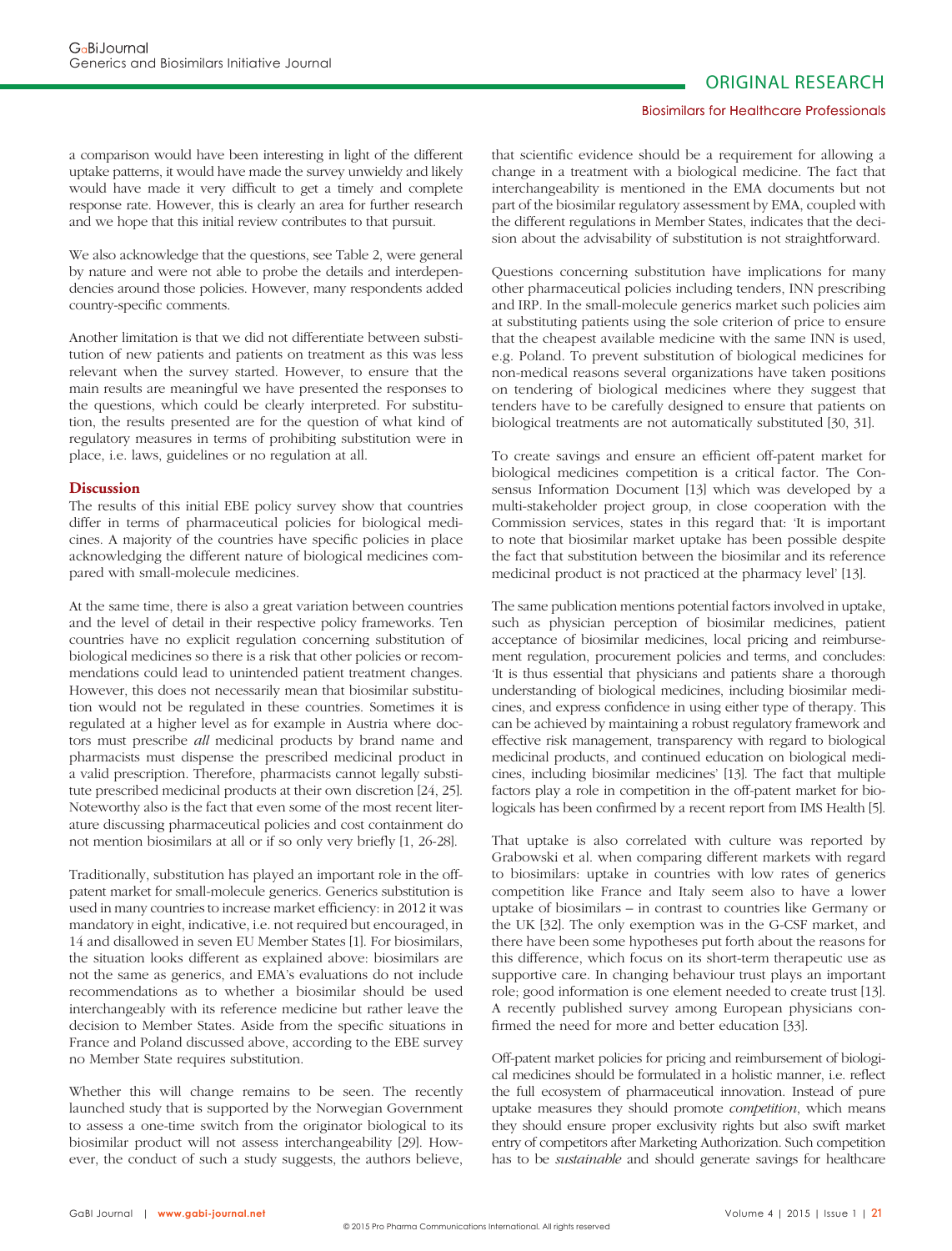## Biosimilars for Healthcare Professionals

| Table 3: Data                              |                                            |                                                                                                                                                              |                           |                              |                                                                             |                                                                              |                                                                                             |                                                |                                                                      |                                           |                                                                                         |  |
|--------------------------------------------|--------------------------------------------|--------------------------------------------------------------------------------------------------------------------------------------------------------------|---------------------------|------------------------------|-----------------------------------------------------------------------------|------------------------------------------------------------------------------|---------------------------------------------------------------------------------------------|------------------------------------------------|----------------------------------------------------------------------|-------------------------------------------|-----------------------------------------------------------------------------------------|--|
| <b>Tenders</b><br><b>Member States and</b> |                                            |                                                                                                                                                              |                           |                              |                                                                             |                                                                              |                                                                                             |                                                |                                                                      |                                           |                                                                                         |  |
| Norway, Serbia,                            | Are biologicals                            |                                                                                                                                                              | If not, is it likely that |                              | If part of tenders, is the<br>If part of tenders, are the tenders covering: |                                                                              |                                                                                             |                                                |                                                                      |                                           | If so, does this lead to switches of:                                                   |  |
| Switzerland                                | part of tenders?                           |                                                                                                                                                              | they are included in      |                              | A) a whole therapeutic area (therapeutic                                    |                                                                              | tender: A) outpatient;                                                                      |                                                | If part of tenders, are<br>these tenders: A) 'single                 |                                           | A) new patients; B) new patients                                                        |  |
|                                            |                                            |                                                                                                                                                              | tenders in the future?    |                              | tenders); B) only ATC 5 level; or C) both                                   |                                                                              | B) hospital; C) both                                                                        | win'; or B) 'multiple win'                     |                                                                      | and patients on treatment?                |                                                                                         |  |
| Austria                                    | <b>YES</b>                                 |                                                                                                                                                              |                           | $\, {\bf B}$                 |                                                                             | $\, {\bf B}$                                                                 |                                                                                             | A                                              |                                                                      | $\, {\bf B}$                              |                                                                                         |  |
| Belgium                                    | <b>YES</b>                                 |                                                                                                                                                              |                           | $\mathsf{C}$                 |                                                                             | $\, {\bf B}$                                                                 |                                                                                             |                                                |                                                                      |                                           |                                                                                         |  |
| Bulgaria                                   | <b>YES</b>                                 |                                                                                                                                                              |                           | $\mathsf C$                  |                                                                             |                                                                              | $\, {\bf B}$                                                                                | $\boldsymbol{A}$                               |                                                                      | $\, {\bf B}$                              |                                                                                         |  |
| Croatia                                    | NO                                         |                                                                                                                                                              | <b>YES</b>                |                              |                                                                             |                                                                              |                                                                                             |                                                |                                                                      |                                           |                                                                                         |  |
| Cyprus                                     | <b>YES</b>                                 |                                                                                                                                                              |                           | $\mathsf C$                  |                                                                             |                                                                              | $\mathsf C$                                                                                 | $\boldsymbol{A}$                               |                                                                      | $\boldsymbol{\mathrm{A}}$                 |                                                                                         |  |
| Czech Republic                             | NO                                         |                                                                                                                                                              | <b>YES</b>                |                              |                                                                             |                                                                              |                                                                                             |                                                |                                                                      |                                           |                                                                                         |  |
| Denmark                                    | <b>YES</b>                                 |                                                                                                                                                              |                           | А                            |                                                                             |                                                                              | $\mathsf C$                                                                                 | $\boldsymbol{A}$                               |                                                                      | $\boldsymbol{A}$                          |                                                                                         |  |
| Estonia                                    | <b>YES</b>                                 |                                                                                                                                                              |                           | $\, {\bf B}$                 |                                                                             |                                                                              | $\, {\bf B}$<br>$\, {\bf B}$                                                                |                                                | $\boldsymbol{A}$                                                     |                                           | $\boldsymbol{\mathrm{A}}$                                                               |  |
| Finland                                    | <b>YES</b>                                 |                                                                                                                                                              |                           | $\, {\bf B}$                 |                                                                             | $\, {\bf B}$                                                                 |                                                                                             | $\, {\bf B}$                                   |                                                                      | $\, {\bf B}$                              |                                                                                         |  |
| France                                     | <b>YES</b>                                 |                                                                                                                                                              |                           | $\mathsf C$                  |                                                                             |                                                                              |                                                                                             | $\, {\bf B}$                                   |                                                                      | $\boldsymbol{\mathrm{A}}$<br>$\, {\bf B}$ |                                                                                         |  |
| Germany<br>Greece                          | <b>YES</b><br><b>YES</b>                   |                                                                                                                                                              |                           | $\, {\bf B}$<br>$\, {\bf B}$ |                                                                             |                                                                              | $_{\rm A}$<br>$\, {\bf B}$                                                                  | $\boldsymbol{A}$<br>$\boldsymbol{A}$           |                                                                      | $\boldsymbol{\mathrm{A}}$                 |                                                                                         |  |
| Hungary                                    | <b>YES</b>                                 |                                                                                                                                                              |                           | $\overline{C}$               |                                                                             |                                                                              | $\, {\bf B}$                                                                                | $\, {\bf B}$                                   |                                                                      | $\boldsymbol{\mathrm{A}}$                 |                                                                                         |  |
| Ireland                                    | <b>YES</b>                                 |                                                                                                                                                              |                           | $\mathbf B$                  |                                                                             |                                                                              | $\, {\bf B}$                                                                                | $\, {\bf B}$                                   |                                                                      | $\boldsymbol{\mathrm{A}}$                 |                                                                                         |  |
| Italy                                      | <b>YES</b>                                 |                                                                                                                                                              | $\, {\bf B}$              |                              |                                                                             |                                                                              | $\, {\bf B}$                                                                                | $\, {\bf B}$                                   |                                                                      | $\Lambda$                                 |                                                                                         |  |
| Latvia                                     | NO                                         |                                                                                                                                                              |                           |                              |                                                                             |                                                                              |                                                                                             |                                                |                                                                      |                                           |                                                                                         |  |
| Lithuania                                  | <b>YES</b>                                 |                                                                                                                                                              |                           | $\mathsf C$                  |                                                                             |                                                                              | $\, {\bf B}$                                                                                | А                                              |                                                                      | $\, {\bf B}$                              |                                                                                         |  |
| Luxembourg                                 | <b>YES</b>                                 |                                                                                                                                                              |                           | B                            |                                                                             |                                                                              | $\, {\bf B}$                                                                                | $\, {\bf B}$                                   |                                                                      | $\, {\bf B}$                              |                                                                                         |  |
| Malta                                      | <b>YES</b>                                 |                                                                                                                                                              |                           | $\, {\bf B}$                 |                                                                             |                                                                              | $\mathsf C$                                                                                 | $\boldsymbol{A}$                               |                                                                      | $\boldsymbol{\mathrm{A}}$                 |                                                                                         |  |
| Netherlands                                | NO                                         |                                                                                                                                                              | <b>YES</b>                |                              |                                                                             |                                                                              |                                                                                             |                                                |                                                                      |                                           |                                                                                         |  |
| Norway                                     | <b>YES</b>                                 |                                                                                                                                                              |                           | $\mathsf C$                  |                                                                             |                                                                              | $\, {\bf B}$                                                                                | $\mathbf B$                                    |                                                                      | $\, {\bf B}$                              |                                                                                         |  |
| Poland                                     | <b>YES</b>                                 |                                                                                                                                                              |                           | $\mathsf C$                  |                                                                             |                                                                              | $\mathsf C$                                                                                 | $\boldsymbol{A}$                               |                                                                      | $\, {\bf B}$                              |                                                                                         |  |
| Portugal                                   | <b>YES</b>                                 |                                                                                                                                                              |                           | B                            |                                                                             |                                                                              | $\, {\bf B}$                                                                                | $\mathbf B$                                    |                                                                      | $\, {\bf B}$                              |                                                                                         |  |
| Romania                                    | NO                                         |                                                                                                                                                              | NO                        |                              |                                                                             |                                                                              |                                                                                             |                                                |                                                                      |                                           |                                                                                         |  |
| Serbia                                     | <b>YES</b>                                 |                                                                                                                                                              |                           | B                            |                                                                             |                                                                              | $\, {\bf B}$                                                                                | $\boldsymbol{A}$                               |                                                                      | $\, {\bf B}$                              |                                                                                         |  |
| Slovakia                                   | NO                                         |                                                                                                                                                              | NO                        |                              |                                                                             |                                                                              |                                                                                             |                                                |                                                                      |                                           |                                                                                         |  |
| Slovenia                                   | <b>YES</b>                                 |                                                                                                                                                              |                           | А                            |                                                                             |                                                                              | $\, {\bf B}$                                                                                | $\boldsymbol{\mathrm{A}}$                      |                                                                      | $\, {\bf B}$                              |                                                                                         |  |
| Spain                                      | <b>YES</b>                                 |                                                                                                                                                              |                           | $\, {\bf B}$                 |                                                                             |                                                                              | $\, {\bf B}$                                                                                | $\, {\bf B}$                                   |                                                                      | $\boldsymbol{\mathrm{A}}$                 |                                                                                         |  |
| Sweden                                     | <b>YES</b>                                 |                                                                                                                                                              |                           | $\, {\bf B}$                 |                                                                             |                                                                              | $\, {\bf B}$                                                                                | $\boldsymbol{A}$                               |                                                                      | $\boldsymbol{\mathrm{A}}$                 |                                                                                         |  |
| Switzerland                                | NO                                         |                                                                                                                                                              | NO                        |                              |                                                                             |                                                                              |                                                                                             |                                                |                                                                      |                                           |                                                                                         |  |
| UK                                         | <b>YES</b>                                 |                                                                                                                                                              |                           | $\mathsf C$                  |                                                                             |                                                                              | $\mathsf C$                                                                                 | $\mathbf B$                                    |                                                                      | $\, {\bf B}$                              |                                                                                         |  |
| <b>Member States</b>                       | <b>HTA</b>                                 |                                                                                                                                                              | <b>INN</b>                |                              |                                                                             |                                                                              | <b>Reference Pricing</b>                                                                    |                                                | Substitution                                                         |                                           |                                                                                         |  |
|                                            | Are biosimilars<br>undergoing<br>HTA?      | Is INN prescribing: A) mandatory;<br>B) recommender; C) not in place;<br>D) brand or INN prescribing is at<br>the discretion of the prescribing<br>physician |                           |                              | If A) mandatory; or<br>B) recommended,<br>are biologicals<br>included?      | Are biologicals<br>part of Internal<br><b>Reference Price</b><br>mechanisms? | If yes, what type?<br>(Therapeutic [TRP]<br>or Generic Refer-<br>ence Pricing<br>$[GRP]$ ?) | Are biologicals<br>undergoing<br>substitution? | If no, at what level is<br>A) guideline; B) law;<br>C) not regulated | substitution prohibited?                  | How likely is it that<br>substitution is intro-<br>duced? A) high;<br>B) medium; C) low |  |
| Austria                                    | NO                                         | $\mathsf{C}$                                                                                                                                                 |                           |                              |                                                                             | <b>YES</b>                                                                   | GRP                                                                                         | $_{\rm NO}$                                    | $\mathsf{C}$                                                         |                                           | $\mathsf C$                                                                             |  |
| Belgium                                    | <b>YES</b><br>$\mathbf D$                  |                                                                                                                                                              |                           |                              |                                                                             | $_{\rm NO}$                                                                  |                                                                                             | $\rm NO$                                       | A                                                                    |                                           | $\mathsf C$                                                                             |  |
| Bulgaria                                   | $_{\rm NO}$                                |                                                                                                                                                              | $\mathsf C$               |                              |                                                                             | <b>YES</b>                                                                   | GRP                                                                                         | $\rm NO$                                       | $\mathsf C$                                                          |                                           | $\mathsf C$                                                                             |  |
| Croatia                                    | $_{\rm NO}$                                |                                                                                                                                                              | $\bar{C}$                 |                              | NO                                                                          |                                                                              |                                                                                             | $\rm NO$                                       | $\mathsf C$                                                          |                                           | $\mathsf C$                                                                             |  |
| Cyprus                                     | $_{\rm NO}$                                |                                                                                                                                                              | $\boldsymbol{A}$          |                              | $_{\rm NO}$                                                                 | $_{\rm NO}$                                                                  |                                                                                             | $\rm NO$                                       | $\rm A$                                                              |                                           | $\mathsf C$                                                                             |  |
| Czech Republic                             | $\mathbf D$<br><b>YES</b>                  |                                                                                                                                                              |                           |                              |                                                                             | <b>YES</b>                                                                   | TRP                                                                                         | $\rm NO$                                       | $\, {\bf B}$                                                         |                                           | $\, {\bf B}$                                                                            |  |
| Denmark                                    | $\mathsf C$<br>$_{\rm NO}$<br>$\, {\bf B}$ |                                                                                                                                                              |                           |                              |                                                                             | $_{\rm NO}$                                                                  |                                                                                             | $_{\rm NO}$                                    | $\rm A$                                                              |                                           | $\mathsf C$                                                                             |  |
| Estonia<br>Finland                         | <b>YES</b><br>NO(1)                        |                                                                                                                                                              |                           |                              | NO.                                                                         | <b>YES</b><br>$_{\rm NO}$                                                    | GRP                                                                                         | <b>YES</b><br>$\, {\bf B}$<br>$_{\rm NO}$      |                                                                      |                                           | $\boldsymbol{A}$<br>$\mathsf{C}$                                                        |  |
| France                                     | <b>YES</b>                                 | $\mathbf D$<br>$\mathsf C$                                                                                                                                   |                           |                              |                                                                             | <b>YES</b>                                                                   | TRP                                                                                         | $_{\rm NO}$                                    | $\, {\bf B}$                                                         |                                           | $\mathsf{C}$                                                                            |  |
| Germany                                    | NO                                         | $\mathbf D$                                                                                                                                                  |                           |                              |                                                                             | <b>YES</b>                                                                   | TRP                                                                                         | $\rm NO$                                       | $_{\rm A}$                                                           |                                           | $\mathsf C$                                                                             |  |
| Greece                                     | $_{\rm NO}$                                | $\boldsymbol{\rm{A}}$                                                                                                                                        |                           | $_{\rm NO}$                  |                                                                             | $_{\rm NO}$                                                                  |                                                                                             | $\rm NO$                                       | $\rm A$                                                              |                                           | $\mathsf C$                                                                             |  |
| Hungary                                    | $_{\rm NO}$                                | $\mathsf C$                                                                                                                                                  |                           | $_{\rm NO}$                  |                                                                             | <b>YES</b>                                                                   | TRP                                                                                         | $\rm NO$                                       | $\, {\bf B}$                                                         |                                           |                                                                                         |  |
| Ireland                                    | $_{\rm NO}$                                | $\mathbf D$                                                                                                                                                  |                           |                              |                                                                             | $_{\rm NO}$                                                                  | $\, {\bf B}$<br>$_{\rm NO}$                                                                 |                                                |                                                                      |                                           | $\mathsf C$                                                                             |  |
| Italy                                      | <b>YES</b>                                 | $\mathsf C$                                                                                                                                                  |                           |                              |                                                                             | NO                                                                           |                                                                                             | $\rm NO$<br>$\rm A$                            |                                                                      |                                           | $\mathsf C$                                                                             |  |
| Latvia                                     | $_{\rm NO}$                                | $\bold{A}$                                                                                                                                                   |                           | YES(2)                       |                                                                             | <b>YES</b>                                                                   | GRP                                                                                         | $\rm NO$<br>$\mathsf C$                        |                                                                      |                                           | $\, {\bf B}$                                                                            |  |
| <b>YES</b><br>Lithuania                    |                                            | $\overline{A}$                                                                                                                                               |                           |                              | YES(3)                                                                      | <b>YES</b>                                                                   | TRP                                                                                         | $\rm NO$                                       | $\mathsf C$                                                          |                                           | $_{\rm A}$                                                                              |  |

(*Continued* )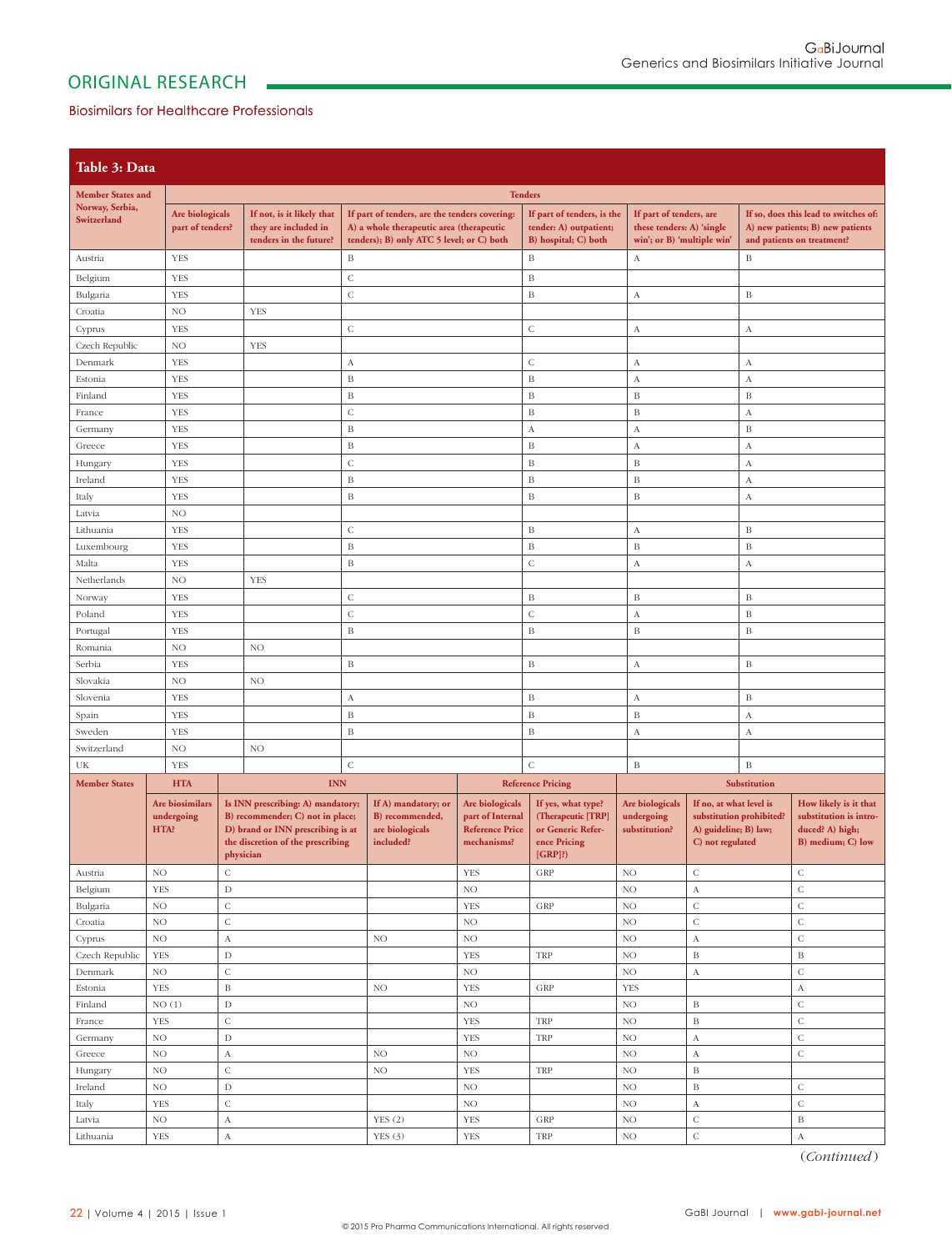#### Biosimilars for Healthcare Professionals

| Table 3: Data (Continued) |            |              |        |                 |     |            |              |              |  |  |
|---------------------------|------------|--------------|--------|-----------------|-----|------------|--------------|--------------|--|--|
| Luxembourg                | NO.        | $\mathsf{C}$ |        | <b>NO</b>       |     | NO.        | $\mathsf{C}$ | $\mathsf{C}$ |  |  |
| Malta                     | NO.        | А            | NO     | NO <sub>1</sub> |     | NO.        | C            | B            |  |  |
| Netherlands               | NO.        | B            | NO.    | <b>YES</b>      | TRP | NO.        | А            | B            |  |  |
| Norway                    | <b>YES</b> | B            | NO.    | NO.             |     | NO.        | B            | B            |  |  |
| Poland                    | NO.        | D            |        | <b>YES</b>      | GRP | <b>YES</b> | $\mathsf{C}$ | A            |  |  |
| Portugal                  | <b>YES</b> | А            | YES(4) | <b>NO</b>       |     | NO.        | C            | B            |  |  |
| Romania                   | <b>YES</b> | A            | NO.    | <b>YES</b>      | TRP | NO.        | B            |              |  |  |
| Serbia                    | Na         | $\mathsf{C}$ |        | <b>YES</b>      | GRP | NO.        | $\mathsf{C}$ | $\mathsf{C}$ |  |  |
| Slovakia                  | NO.        | А            | NO.    | <b>YES</b>      | TRP | NO.        | B            | B            |  |  |
| Slovenia                  | <b>YES</b> | D            |        | NO.             |     | NO         | А            | B            |  |  |
| Spain                     | NO.        | B            | NO.    | <b>YES</b>      | GRP | NO.        | B            | B            |  |  |
| Sweden                    | <b>YES</b> | $\mathsf{C}$ |        | NO.             |     | NO.        | B            | $\mathsf{C}$ |  |  |
| Switzerland               | NO.        | D            |        | <b>NO</b>       |     | NO.        | А            | $\mathsf{C}$ |  |  |
| UK                        | <b>YES</b> | B            | NO.    | NO.             |     | NO.        | А            | $\mathsf{C}$ |  |  |

(1) Comment from Finland: For hospitals, no HTA needed. For new biosimilars in the outpatient care, simple price/cost comparison with a reference medicine, etc.; is provided in the reimbursement dossier. (2) Comment provided by Latvia: Only for new patients if they are in the list A. (3) Comment from Lithuania: The physician has a right to write a brand name in brackets and this is only allowed for biologicals. (4) Comment from Portugal: Biologicals are not exempted from mandatory INN prescribing; this means that the physician has to indicate always by his own initiative that the patient should not be substituted.

HTA: Health Technology Assessment; INN: International Nonproprietary Name.

systems without compromising medical standards. The sustainability of biologicals policies becomes particularly relevant as recent research of Leopold et al., for example, suggests that in the field of small-molecule generics policy changes happened very frequently due to the economic recession: between 2008 and 2011 economically stable countries implemented two to seven policy changes each, whereas less stable countries implemented 10 to 22 each [34].

From a broader perspective, early access to innovative medicines and incentives for sustainable medical innovation, e.g. data exclusivity, sound demand-side policies, also need to be ensured. The differences between biosimilars and small-molecule generics should also be reflected in the policy approach. Efficient and sustainable markets for biologicals after patent expiry require a balance between payers' policies, the attitudes of healthcare providers and patients, and sound competition. Policies need to be sustainable, i.e. create trust among healthcare providers and patients through information and a strong regulatory framework, e.g. EMA, and reflect the 'Cost of Development', regulatory requirements (including post marketing) and facilitate long-term competition.

#### **Conclusion**

This first descriptive EBE survey of pricing and reimbursement policies for biological medicines indicates that nearly all jurisdictions have policies in place that reflect the different nature of biological medicines. However, policies and their implementation vary among different jurisdictions.

**Competing interests:** This paper is authored and funded by European Biopharmaceutical Enterprises (EBE) and represents the policies of the organization.

EBE is the European trade association that represents biopharmaceutical companies of all sizes operating in Europe. Membership is open to all companies using biotechnology to discover, develop and bring new medicinal products to market. For more information: www.ebe-biopharma.eu/

**Provenance and peer review:** Not commissioned; externally peer reviewed.

## **Contributing authors from EBE**

Virginia Acha, DPhil, Director Global Regulatory and R & D Policy -Europe, Middle East and Africa, Amgen

Piers Allin, Director Regulatory Affairs, European Biopharmaceutical Enterprises

Stefan Bergunde, Diplom-Kaufmann (MBA), Strategic Initiatives Europe, AbbVie

Fabio Bisordi, MSc, Regulatory Franchise Head, F. Hoffmann-La Roche Ltd

Alexander Roediger, MA USZ, Executive MBA HSG, Director European Union Affairs, MSD Europe Inc

#### **References**

- 1. European Commission. Carone G, Schwierz C, Xavier A. Cost-containment policies in public pharmaceutical spending in the EU. Economic Papers 461. 2012 [homepage on the Internet]. 2012 Sep 27 [cited 2015 Feb 11]. Available from: http://ec.europa.eu/economy\_finance/publications/economic\_paper/ 2012/pdf/ecp\_461\_en.pdf
- 2. European Union. Eur-Lex. Treaty of the Functioning of the European Union, Art. 168(7); Official Journal (9.5.2008) C 115/47-199 [homepage on the Internet]. [cited 2015 Feb 11]. Available from:http://eur-lex.europa.eu/ legal-content/EN/TXT/?uri=CELEX:12012E/TXT
- 3. European Generics medicines Association. Napolitano S. EGA Fact Sheet on generic medicines. Every year Generic medicines bring savings of € 35 BN to the EU 27 [homepage on the Internet]. 2013 Nov 13 [cited 2015 Feb 11]. Available from: http://www.egagenerics.com/images/EGA\_factsheet\_09.pdf
- 4. European Commission. IMS. Dunn C. Biosimilar accessible market: size and biosimilar penetration. Prepared for EFPIA-EGA-EuropaBio, April 2012 [homepage on the Internet]. [cited 2015 Feb 11]. Available from: http://ec.europa. eu/enterprise/sectors/healthcare/files/docs/biosimilars\_imsstudy\_en.pdf
- 5. IMS Health. Assessing biosimilar uptake and competition in European markets. October 2014 [homepage on the Internet]. 2014 Oct 8 [cited 2015 Feb 11]. Available from: http://www.imshealth.com/imshealth/Global/Content/Corporate/IMS%20Health%20Institute/Insights/Assessing\_biosimilar\_ uptake\_and\_competition\_in\_ European\_markets.pdf
- 6. European Medicines Agency. European public assessment reports [homepage on the Internet]. [cited 2015 Feb 11]. Available from: http://www.ema.europa. eu/ema/index.jsp?curl=pages%2Fmedicines%2Flanding%2Fepar\_search.jsp&